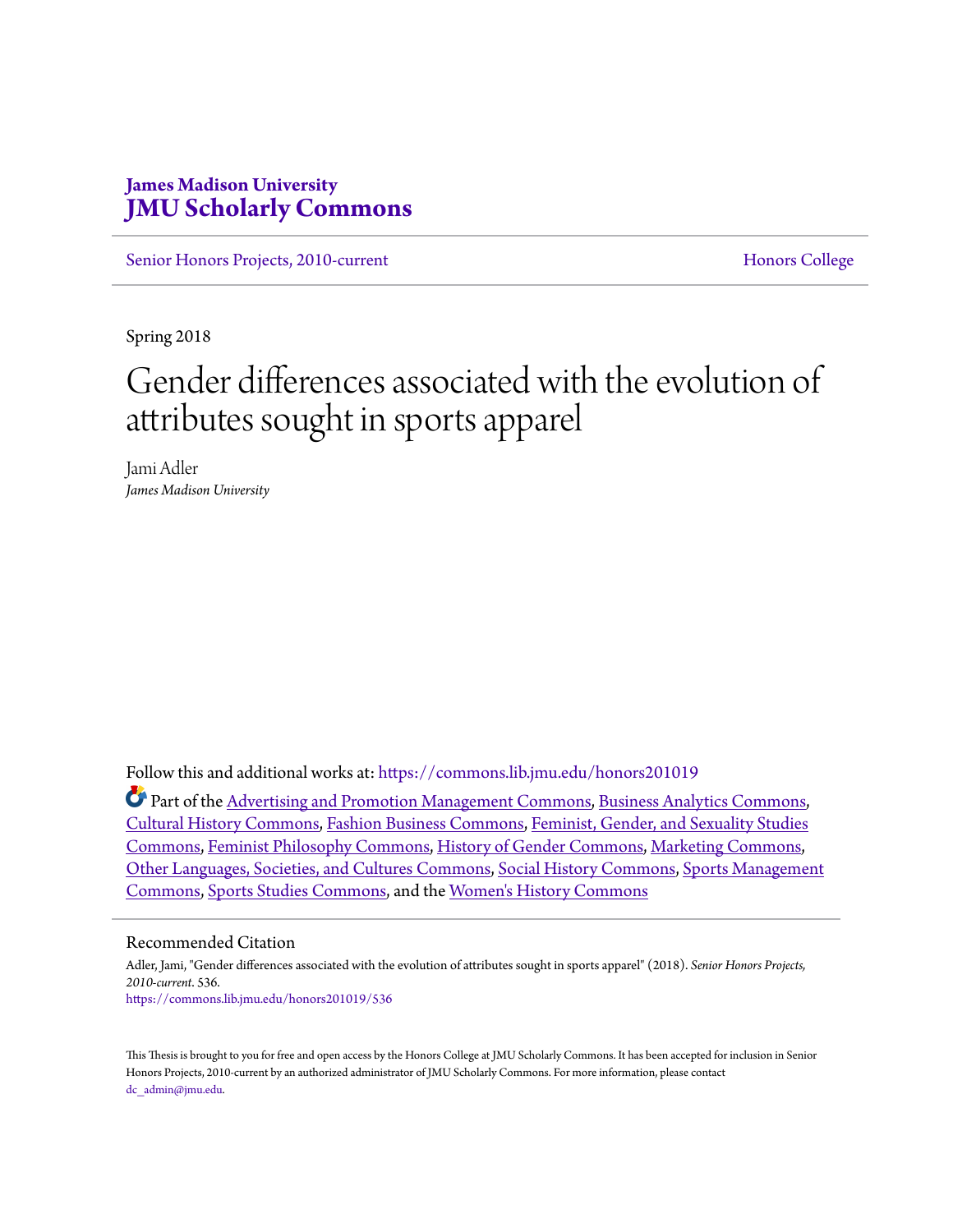Gender Differences Associated with the Evolution of Attributes Sought in Sports Apparel

 $\overline{\phantom{a}}$  , where  $\overline{\phantom{a}}$ 

An Honors College Project Presented to

the Faculty of the Undergraduate

College of Business

James Madison University  $\overline{\phantom{a}}$  , where  $\overline{\phantom{a}}$ 

by Jami Adler

May 2018

Accepted by the faculty of the Department of Marketing, James Madison University, in partial fulfillment of the requirements for the Honors College.

FACULTY COMMITTEE:

HONORS COLLEGE APPROVAL:

Project Advisor: Theresa B. Clarke, Ph.D. Professor, Marketing

Bradley R. Newcomer, Ph.D., Dean, Honors College

Reader: Irvine Clarke III, Ph.D. Professor, Marketing

Reader: David Shonk, Ph.D. Associate Professor, Sports and Recreation Management

PUBLIC PRESENTATION

This work is accepted for presentation, in part or in full, at the Association of Collegiate Marketing Educators

Conference on March 9, 2017.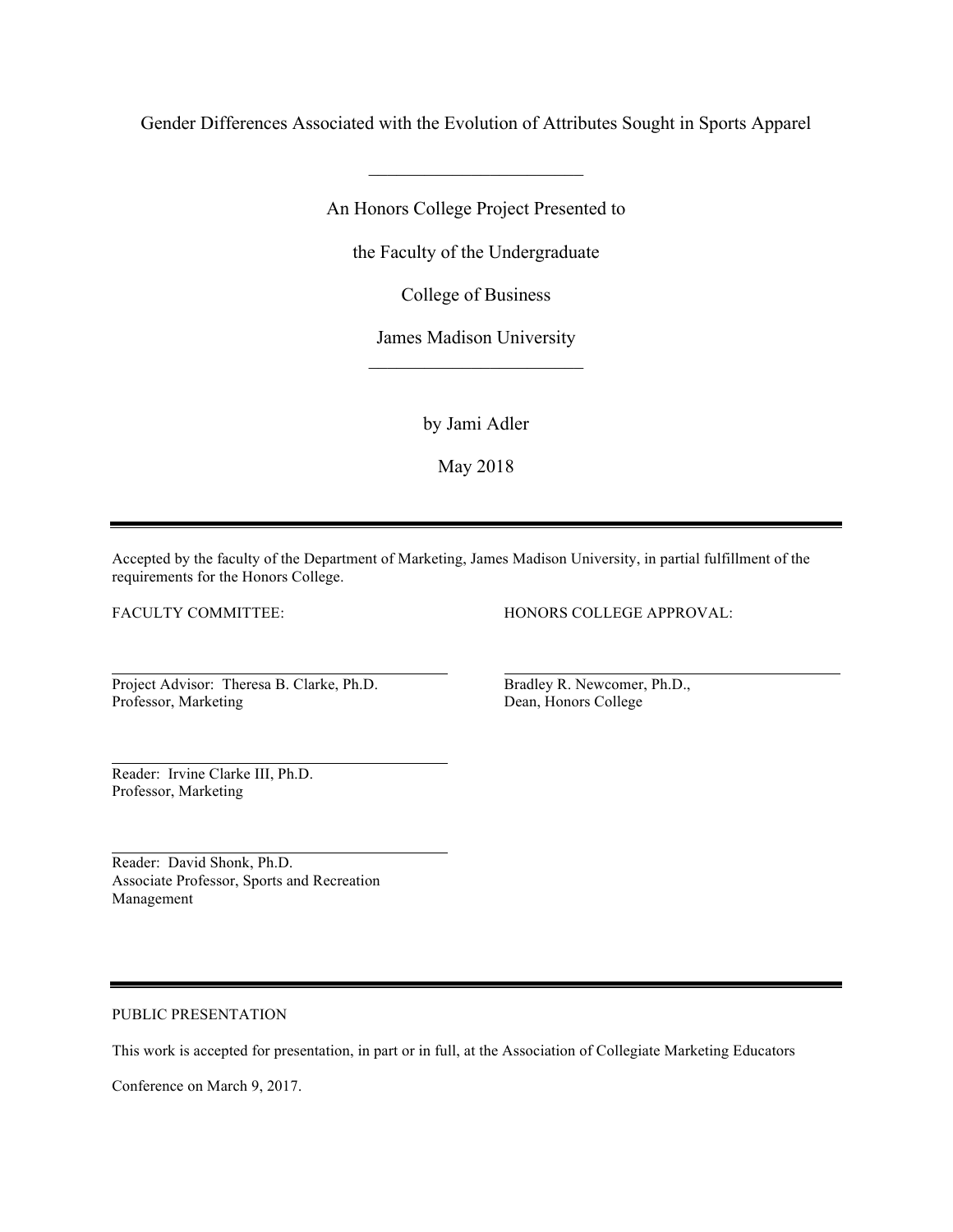## **Table of Contents**

| Abstract                                 | Page 2  |
|------------------------------------------|---------|
| Introduction                             | Page 2  |
| Literature Review                        | Page 3  |
| Methodology                              | Page 15 |
| Results                                  | Page 18 |
| Discussion and Implications              | Page 28 |
| <b>Limitations and Future Directions</b> | Page 32 |
| References                               | Page 34 |